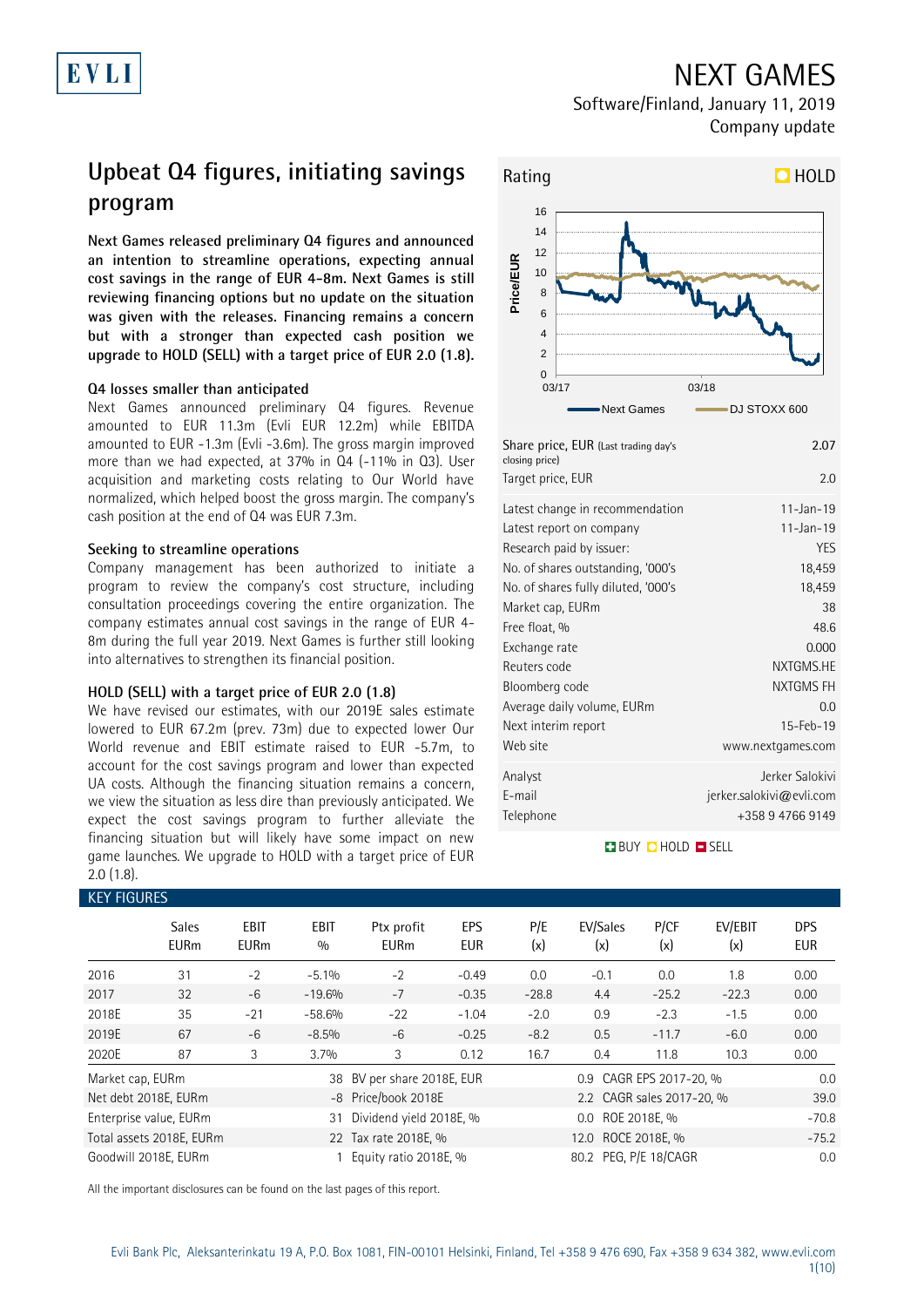| VALUATION RESULTS        | <b>BASE CASE DETAILS</b>    | VALUATION ASSUMPTIONS  | ASSUMPTIONS FOR WACC           |      |
|--------------------------|-----------------------------|------------------------|--------------------------------|------|
| Current share price      | 2.07 PV of Free Cash Flow   | 34 Long-term growth, % | 2.5 Risk-free interest rate, % | 2.25 |
| DCF share value          | 7.76 PV of Horizon value    | 84 WACC, %             | 10.6 Market risk premium, %    | 5.8  |
| Share price potential, % | 275.1 Unconsolidated equity | 0 Spread, %            | 0.5 Debt risk premium, %       | 2.8  |
| Maximum value            | 8.3 Marketable securities   | 8 Minimum WACC, %      | 10.1 Equity beta coefficient   | 1.40 |
| Minimum value            | 7.3 Debt - dividend         | 0 Maximum WACC, %      | 11.1 Target debt ratio, %      | 20   |
| Horizon value, %         | 71.0 Value of stock         | 144 Nr of shares, Mn   | 18.5 Effective tax rate, %     | 20   |

| DCF valuation, EURm       | 2017     | 2018E          | 2019E    | 2020E    | 2021E          | 2022E    | 2023E    | 2024E    | 2025E       | 2026E    | 2027E    | Horizon |
|---------------------------|----------|----------------|----------|----------|----------------|----------|----------|----------|-------------|----------|----------|---------|
| Net sales                 | 32       | 35             | 67       | 87       | 100            | 112      | 124      | 133      | 140         | 147      | 150      | 154     |
| Sales growth, %           | 4.5      | 8.4            | 90.7     | 30.0     | 15.0           | 12.0     | 10.0     | 7.5      | 5.0         | 5.0      | 2.5      | 2.5     |
| Operating income (EBIT)   | $-6$     | $-21$          | $-6$     | 3        | 15             | 17       | 19       | 19       | 20          | 21       | 21       | 22      |
| EBIT margin, %            | $-19.6$  | $-58.6$        | $-8.5$   | 3.7      | 14.5           | 15.0     | 15.0     | 14.0     | 14.0        | 14.0     | 14.0     | 14.0    |
| + Depreciation+amort.     |          |                | 2        |          |                |          |          |          |             |          |          |         |
| - Income taxes            |          |                |          | $-1$     | $-3$           | $-3$     | $-4$     | -4       | -4          | -4       | -4       |         |
| - Change in NWC           | $-2$     | $-1$           | $-1$     | $-1$     | $\overline{0}$ | $\Omega$ | $\Omega$ | $\Omega$ | $\Omega$    | $\Omega$ |          |         |
| NWC / Sales, %            | 0.6      | 3.0            | 3.0      | 3.0      | 3.0            | 3.0      | 3.0      | 3.0      | 3.0         | 3.0      | 3.0      |         |
| + Change in other liabs   | $\Omega$ | $\Omega$       | $\Omega$ | $\Omega$ | $\Omega$       | $\Omega$ | $\Omega$ | $\Omega$ | $\Omega$    | $\Omega$ | $\Omega$ |         |
| - Capital Expenditure     | $-8$     | 0              | $\Omega$ | $-2$     | $-2$           | $-2$     | $-1$     | $-1$     | $-1$        | $-1$     | $-1$     |         |
| Investments / Sales, %    | 23.9     | 0.1            | 0.3      | 2.1      | 1.6            | 1.5      | 1.2      | 1.0      | 1.0         | 1.0      | 0.9      | 0.9     |
| - Other items             | $\Omega$ | $\overline{0}$ | $\Omega$ | 0        | $\Omega$       | $\Omega$ | 0        | $\Omega$ | $\mathbf 0$ | $\Omega$ | 0        |         |
| = Unlevered Free CF (FCF) | $-14$    | $-17$          | $-3$     |          | 10             | 12       | 14       | 14       | 15          | 16       | 17       | 209     |
| = Discounted FCF (DFCF)   |          | $-17$          | $-3$     |          | 8              | 8        | 8        | 8        | 7           |          |          | 84      |
|                           |          |                |          |          |                |          |          |          |             |          |          |         |
| = DFCF min WACC           |          | $-17$          | $-3$     |          | 8              | 8        | 9        | 8        | 8           | 7        | 7        | 93      |
| $=$ DFCF max WACC         |          | $-17$          | $-3$     |          | 8              | 8        | 8        | 8        |             |          | 6        | 76      |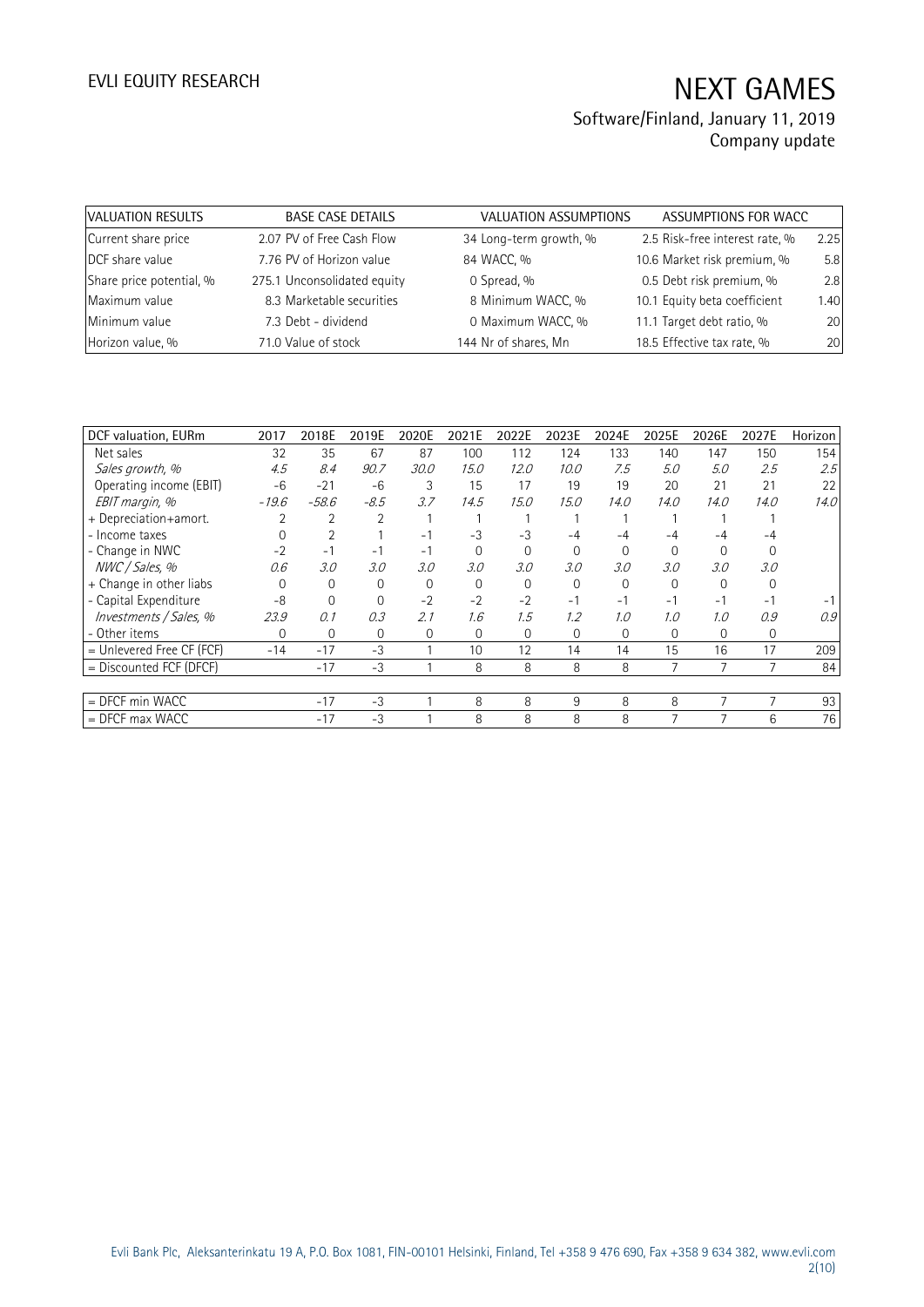| <b>INTERIM FIGURES</b>               |              |                |             |                |              |          |         |                     |             |         |          |                |
|--------------------------------------|--------------|----------------|-------------|----------------|--------------|----------|---------|---------------------|-------------|---------|----------|----------------|
| EVLI ESTIMATES, EURm                 | 201701       | 201702         | 201703      | 201704         | 2017         | 2018Q1   | 201802  | 201803              | 2018Q4E     | 2018E   | 2019E    | 2020E          |
| Net sales                            | 11           | 9              | 6           | $\overline{7}$ | 32           | 5        | 6       | 13                  | 11          | 35      | 67       | 87             |
| EBITDA                               | $\mathbf{1}$ | $\mathbf 0$    | $-2$        | $-4$           | $-5$         | $-3$     | $-4$    | $-10$               | $-1$        | $-19$   | $-3$     | $\overline{4}$ |
| EBITDA margin (%)                    | 4.9          | 1.3            | $-30.4$     | $-53.1$        | $-14.9$      | $-70.6$  | $-68.4$ | $-74.4$             | $-11.5$     | $-52.7$ | $-5.1$   | 5.1            |
| EBIT                                 | $\mathbf{0}$ | $\overline{0}$ | $-2$        | $-4$           | $-6$         | $-4$     | $-4$    | $-11$               | $-2$        | $-21$   | $-6$     | 3              |
| EBIT margin (%)                      | 3.4          | $-2.6$         | $-35.6$     | $-63.9$        | $-19.6$      | $-78.0$  | $-74.8$ | $-79.8$             | $-17.0$     | $-58.6$ | $-8.5$   | 3.7            |
| Net financial items                  | $\Omega$     | $\mathbf 0$    | $\mathbf 0$ | $\mathbf{0}$   | $\Omega$     | $\Omega$ | $-1$    | $\mathsf{O}\xspace$ | $\mathbf 0$ | $-1$    | $\Omega$ | 0              |
| Pre-tax profit                       | $\Omega$     | $\mathbf 0$    | $-2$        | $-4$           | $-7$         | $-4$     | $-5$    | $-11$               | $-2$        | $-22$   | $-6$     | 3              |
| Tax                                  | 0            | $\Omega$       | $\mathbf 0$ | 0              | $\mathbf{0}$ |          | $-1$    | $\overline{2}$      | $\Omega$    | 3       |          | $-1$           |
| Tax rate (%)                         | 0.0          | $-5.4$         | 0.0         | 10.8           | 6.8          | 20.0     | $-15.5$ | 19.9                | 20.0        | 12.0    | 20.0     | 20.0           |
| Net profit                           | $\mathbf 0$  | $\mathbf 0$    | $-2$        | $-4$           | $-6$         | $-3$     | $-6$    | $-9$                | $-2$        | $-19$   | $-5$     | $\overline{2}$ |
| EPS                                  | 0.02         | $-0.02$        | $-0.13$     | $-0.22$        | $-0.35$      | $-0.17$  | $-0.31$ | $-0.47$             | $-0.09$     | $-1.04$ | $-0.25$  | 0.12           |
| EPS adjusted (diluted no. of shares) | 0.05         | $-0.02$        | $-0.13$     | $-0.22$        | $-0.32$      | $-0.17$  | $-0.31$ | $-0.47$             | $-0.09$     | $-1.04$ | $-0.25$  | 0.12           |
| Dividend per share                   | 0.00         | 0.00           | 0.00        | 0.00           | 0.00         | 0.00     | 0.00    | 0.00                | 0.00        | 0.00    | 0.00     | 0.00           |
| SALES, EURm                          |              |                |             |                |              |          |         |                     |             |         |          |                |
| Next Games                           | 11           | 9              | 6           | $\overline{7}$ | 32           | 5        | 6       | 13                  | 11          | 35      | 67       | 87             |
| Total                                | 11           | 9              | 6           | $\overline{7}$ | 32           | 5        | 6       | 13                  | 11          | 35      | 67       | 87             |
| SALES GROWTH, Y/Y %                  |              |                |             |                |              |          |         |                     |             |         |          |                |
| Next Games                           | 95.7         | 18.3           | $-7.9$      | $-41.5$        | 4.5          | $-56.2$  | $-33.2$ | 110.4               | 69.7        | 8.4     | 90.7     | 30.0           |
| Total                                | 95.7         | 18.3           | $-7.9$      | $-41.5$        | 4.5          | $-56.2$  | $-33.2$ | 110.4               | 69.7        | 8.4     | 90.7     | 30.0           |
| EBIT, EURm                           |              |                |             |                |              |          |         |                     |             |         |          |                |
| Next Games                           | $\mathbf 0$  | $\mathbf{0}$   | $-2$        | $-4$           | $-6$         | $-4$     | $-4$    | $-11$               | $-2$        | $-21$   | $-6$     | 3              |
| Total                                | $\mathbf 0$  | $\mathbf{0}$   | $-2$        | $-4$           | $-6$         | $-4$     | $-4$    | $-11$               | $-2$        | $-21$   | $-6$     | 3              |
| EBIT margin, %                       |              |                |             |                |              |          |         |                     |             |         |          |                |
| Next Games                           | 3.4          | $-2.6$         | $-35.6$     | $-63.9$        | $-19.6$      | $-78.0$  | $-74.8$ | $-79.8$             | $-17.0$     | $-58.6$ | $-8.5$   | 3.7            |
| Total                                | 3.4          | $-2.6$         | $-35.6$     | $-63.9$        | $-19.6$      | $-78.0$  | $-74.8$ | $-79.8$             | $-17.0$     | $-58.6$ | $-8.5$   | 3.7            |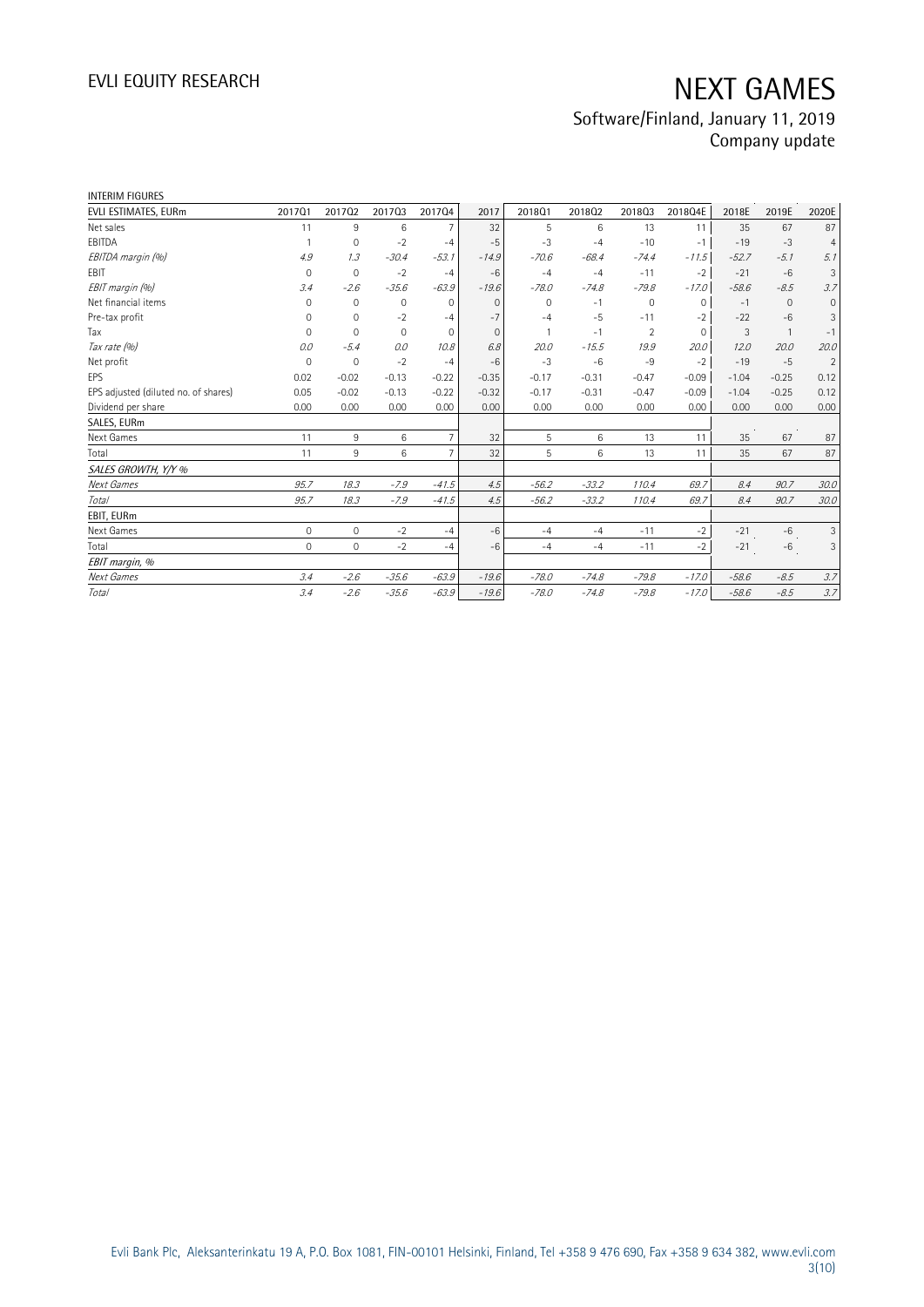| <b>INCOME STATEMENT, EURm</b>            | 2013                | 2014                      | 2015                | 2016                      | 2017                        | 2018E                      | 2019E                              | 2020E               |
|------------------------------------------|---------------------|---------------------------|---------------------|---------------------------|-----------------------------|----------------------------|------------------------------------|---------------------|
| Sales                                    | $\mathsf{O}\xspace$ | $\mathbf 0$               | 10                  | 31                        | 32                          | 35                         | 67                                 | 87                  |
| Sales growth (%)                         | 0.0                 | 0.0                       | 242,600.0           | 220.5                     | 4.5                         | 8.4                        | 90.7                               | 30.0                |
| Costs                                    | $\mathbf 0$         | $-4$                      | $-16$               | $-32$                     | $-37$                       | $-54$                      | $-71$                              | $-83$               |
| Reported EBITDA                          | $\mathsf{O}\xspace$ | $-4$                      | $-7$                | $-1$                      | $-5$                        | $-19$                      | $-3$                               | $\overline{4}$      |
| Extraordinary items in EBITDA            | $\mathsf{O}\xspace$ | $\mathbf 0$               | $\mathbf 0$         | $\mathbf 0$               | $\mathsf{O}\xspace$         | $\mathbb O$                | $\mathbf 0$                        | $\mathbf 0$         |
| EBITDA margin (%)                        | 0.0                 | $-98,825.0$               | $-68.5$             | $-3.7$                    | $-14.9$                     | $-52.7$                    | $-5.1$                             | 5.1                 |
| Depreciation                             | $\mathsf{O}\xspace$ | $\mathbf 0$               | $\mathsf{O}\xspace$ | $\mathbf 0$               | $-2$                        | $-2$                       | $-2$                               | $-1$                |
| EBITA                                    | $\mathsf{O}\xspace$ | $-4$                      | $-7$                | $-2$                      | -6                          | $-21$                      | $-6$                               | 3                   |
| Goodwill amortization / writedown        | $\mathsf{O}\xspace$ | $\mathbf 0$               | $\mathsf{O}\xspace$ | $\mathbf 0$               | $\mathbf 0$                 | $\mathsf{O}\xspace$        | $\mathbf 0$                        | $\mathbf 0$         |
| Reported EBIT                            | 0                   | $-4$                      | $-7$                | $-2$                      | $-6$                        | $-21$                      | $-6$                               | 3                   |
| EBIT margin (%)                          | 0.0                 | $-98,825.0$               | $-72.5$             | $-5.1$                    | $-19.6$                     | $-58.6$                    | $-8.5$                             | 3.7                 |
| Net financials                           | $\mathsf{O}\xspace$ | 0                         | $\mathbf 0$         | $\mathbb O$               | $\mathbf 0$                 | $-1$                       | $\mathbf 0$                        | $\mathbf 0$         |
| Pre-tax profit                           | 0                   | $-4$                      | $-7$                | $-2$                      | $-7$                        | $-22$                      | -6                                 | 3                   |
| Extraordinary items                      | 0                   | $\mathbf 0$               | $\mathbf 0$         | $\mathsf{O}\xspace$       | $\mathbf 0$                 | $\mathsf{O}\xspace$        | $\mathbf 0$                        | $\mathbf 0$         |
| Taxes                                    | $\mathsf{O}\xspace$ | $\mathbf 0$               | $\mathbb O$         | $\mathbf 0$               | $\mathbb O$                 | 3                          | $\mathbf{1}$                       | $-1$                |
| Minority shares                          | $\mathsf{O}\xspace$ | $\mathbf 0$               | $\mathsf{O}\xspace$ | 0                         | $\mathbf 0$                 | $\mathsf{O}\xspace$        | $\mathbf 0$                        | $\mathbf 0$         |
| Net profit                               | $\mathbf 0$         | $-4$                      | $-7$                | $-2$                      | -6                          | $-19$                      | $-5$                               | $\overline{c}$      |
| <b>BALANCE SHEET, EURm</b>               |                     |                           |                     |                           |                             |                            |                                    |                     |
| Assets                                   |                     |                           |                     |                           |                             |                            |                                    |                     |
| Fixed assets                             | 0                   | $\mathbf{1}$              | 1                   | $\overline{2}$            | $\overline{7}$              | 5                          | 3                                  | $\overline{4}$      |
| % of sales                               | 0                   | 24,975                    | $\mathcal G$        | $\boldsymbol{\mathit{6}}$ | 22                          | 14                         | 5                                  | $\overline{4}$      |
| Goodwill                                 | 0                   | $\mathbf 0$               | $\mathsf{O}\xspace$ | 0                         | $\mathbf{1}$                | $\mathbf{1}$               | $\mathbf{1}$                       | $\mathbf{1}$        |
| % of sales                               | 0                   | 0                         | 0                   | 0                         | $\mathcal{S}_{\mathcal{S}}$ | $\ensuremath{\mathcal{S}}$ | $\mathcal I$                       | $\mathcal I$        |
| Inventory                                | 0                   | $\mathbf 0$               | $\mathsf{O}\xspace$ | 0                         | $\mathbf 0$                 | $\mathsf{O}\xspace$        | $\mathbf 0$                        | $\mathbf 0$         |
| % of sales                               | 0                   | 0                         | 0                   | 0                         | 0                           | 0                          | 0                                  | 0                   |
| Receivables                              | 0                   | $\mathbf 0$               | 3                   | 7                         | 6                           | 5                          | 10                                 | 13                  |
| % of sales                               | 0                   | 0                         | 34                  | 21                        | 18                          | 15                         | 15                                 | 15                  |
| Liquid funds                             | $\overline{0}$      | $\overline{2}$            | 5                   | 4                         | 26                          | 8                          | 10                                 | 13                  |
| % of sales                               | 0                   | 56,825                    | 48                  | 12                        | 81                          | 22                         | 15                                 | 15                  |
| Total assets                             | $\mathbf 0$         | 3                         | 9                   | 15                        | 43                          | 22                         | 27                                 | 34                  |
| Liabilities                              |                     |                           |                     |                           |                             |                            |                                    |                     |
| Equity                                   | $\mathsf{O}\xspace$ | $\sqrt{2}$                | 5                   | 5                         | 37                          | 17                         | 13                                 | 15                  |
| % of sales                               | 0                   | 59,025                    | $48\,$              | 17                        | 113                         | 50                         | 19                                 | 17                  |
| Deferred taxes                           | 0                   | $\mathbf 0$               | $\mathbf 0$         | $\mathsf{O}\xspace$       | $\mathbf 0$                 | $\mathsf{O}\xspace$        | $\mathbf 0$                        | $\mathbf 0$         |
| % of sales                               | 0                   | 0                         | 0                   | 0                         | 0                           | 0                          | 0                                  | 0                   |
| Interest bearing debt                    | 0                   | $\mathbf 0$               | $\mathsf 0$         | 1                         | $\mathbf{1}$                | $\mathsf{O}\xspace$        | 6                                  | 8                   |
| % of sales                               | 0                   | 3,825                     | $\overline{4}$      | $\mathfrak z$             | $\overline{2}$              | 0                          | 9                                  | $\mathcal G$        |
| Non-interest bearing current liabilities | 0                   | $\mathbf{1}$              | $\overline{4}$      | 8                         | 5                           | $\overline{4}$             | 8                                  | 10                  |
| % of sales                               | 0                   | 18,875                    | 37                  | 27                        | 17                          | 12                         | 12                                 | 12                  |
| Other interest free debt                 | $\mathsf 0$         | $\mathbf 0$               | $\mathsf 0$         | $\mathbf 0$               | $\mathbf 0$                 | $\mathsf{O}\xspace$        | $\mathbf 0$                        | $\mathbf 0$         |
| % of sales                               | 0                   | 0                         | $\sqrt{2}$          | 0                         | $\mathcal I$                | 0                          | 0                                  | 0                   |
| <b>Total liabilities</b>                 | $\mathsf{O}\xspace$ | $\ensuremath{\mathsf{3}}$ | 9                   | 15                        | 43                          | 22                         | 27                                 | 34                  |
| CASH FLOW, EURm                          |                     |                           |                     |                           |                             |                            |                                    |                     |
| + EBITDA                                 | $\mathsf{O}\xspace$ | $-4$                      | $-7$                | $-1$                      | $-5$                        | $-19$                      | $-3$                               | $\overline{4}$      |
| - Net financial items                    | $\mathsf{O}\xspace$ | $\mathbf 0$               | $\mathbf 0$         | $\mathsf{O}\xspace$       | $\mathsf{O}\xspace$         | $-1$                       | $\mathbf 0$                        | $\mathsf{O}\xspace$ |
| - Taxes                                  | 0                   | 0                         | 0                   | $-2$                      | 0                           | 3                          | 1                                  | $-1$                |
| - Increase in Net Working Capital        | $\mathsf 0$         | $\mathbf{1}$              | $\mathsf{O}\xspace$ | $\mathbf{1}$              | $-2$                        | $-1$                       | $-1$                               | $-1$                |
| $+/-$ Other                              | $\mathsf{O}\xspace$ | $\mathbf 0$               | $\mathsf{O}\xspace$ | 1                         | $\mathsf{O}\xspace$         | $\mathsf{O}\xspace$        | $\mathbf 0$                        | $\mathbf 0$         |
| = Cash flow from operations              | 0                   | $-3$                      | $-7$                | $-1$                      | $-7$                        | $-18$                      | $-3$                               | 3                   |
| - Capex                                  | 0                   | $\mathbf 0$               | $-1$                | $\mathsf{O}\xspace$       | $-8$                        | $\mathbb O$                | $\mathbf 0$                        | $-2$                |
| - Acquisitions                           | 0                   | $\mathbf 0$               | $\mathbb O$         | 0                         | $\boldsymbol{0}$            | $\mathsf{O}\xspace$        | $\mathbf 0$                        | $\mathsf{O}\xspace$ |
| + Divestments                            | $\mathbf 0$         | $\mathbf 0$               | $\mathbf 0$         | 0                         | $\mathbf 0$                 | $\mathsf{O}\xspace$        | $\mathbf 0$                        | $\mathbf 0$         |
| = Net cash flow                          | $\mathbf 0$         | $-3$                      | -8                  | 0                         | $-14$                       | $-18$                      | $-4$                               | $\mathbf{1}$        |
| +/- Change in interest-bearing debt      | 0                   | $\mathbf 0$               | $\mathbf 0$         | 0                         | $\mathbf 0$                 | $-1$                       | 6                                  | $\sqrt{2}$          |
| +/- New issues/buybacks                  | $\mathbf 0$         | $\,6\,$                   | 9                   | $\overline{c}$            | 38                          | $\mathbb O$                | $\mathbf 0$                        | $\mathsf{O}\xspace$ |
| - Paid dividend                          | 0                   | $\mathbf 0$               | $\mathbf 0$         | 0                         | $\mathbf 0$                 | $\mathsf{O}\xspace$        | $\mathbf 0$                        | $\mathsf{O}\xspace$ |
| +/- Change in loan receivables           | 0                   | $\mathbf 0$               |                     |                           |                             |                            |                                    | $\mathsf{O}\xspace$ |
| Change in cash                           | 0                   | 3                         | 10<br>11            | 0<br>$\overline{2}$       | $\boldsymbol{0}$<br>23      | $\mathbb O$<br>$-19$       | $\boldsymbol{0}$<br>$\overline{2}$ | 3                   |
|                                          |                     |                           |                     |                           |                             |                            |                                    |                     |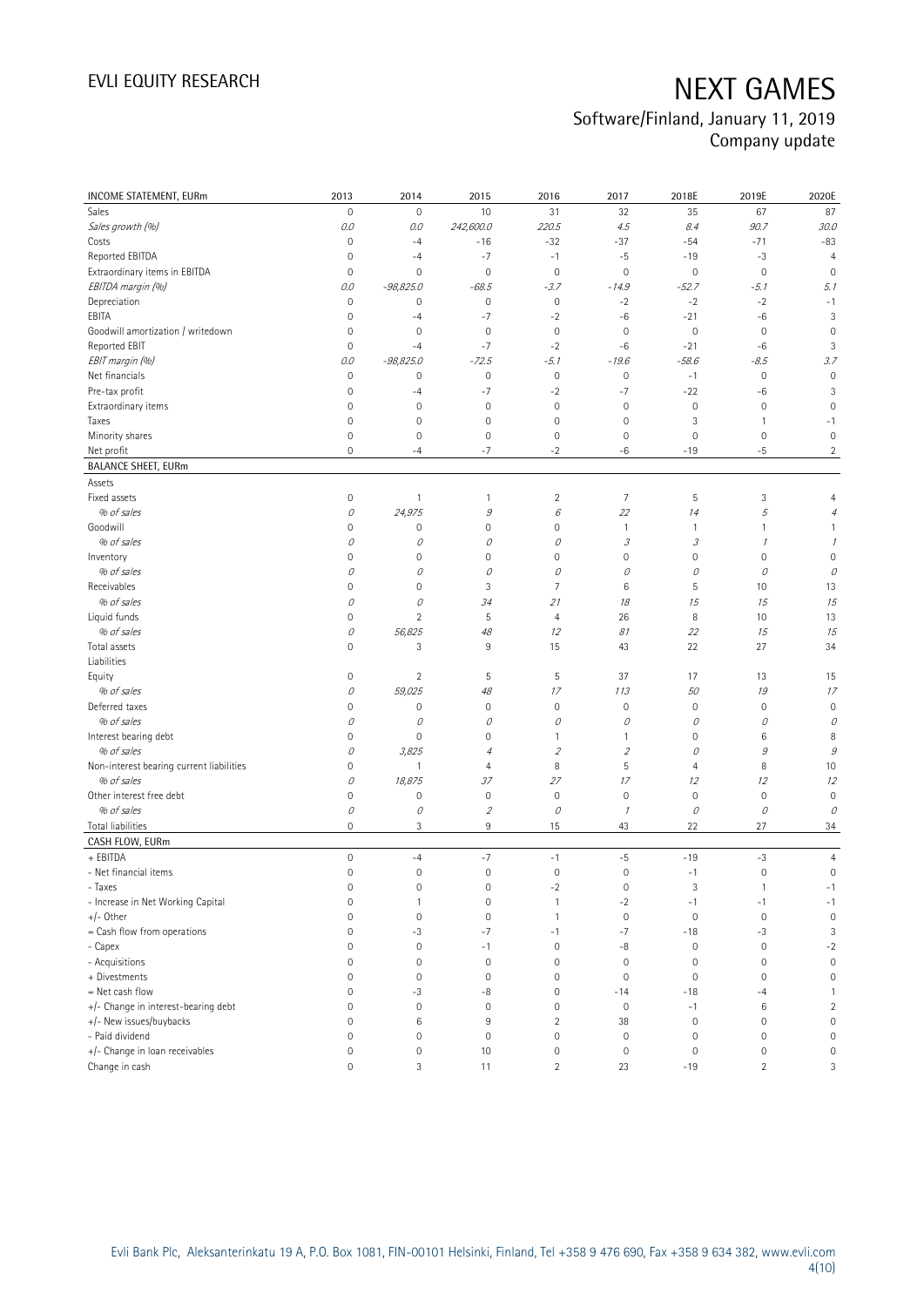| <b>KEY FIGURES</b>                                | 2014                     | 2015                       | 2016                       | 2017                       | 2018E                                      | 2019E                              | 2020E                              |
|---------------------------------------------------|--------------------------|----------------------------|----------------------------|----------------------------|--------------------------------------------|------------------------------------|------------------------------------|
| M-cap                                             | 0                        | $\mathbf 0$                | $\mathbf 0$                | 168                        | 38                                         | 38                                 | 38                                 |
| Net debt                                          | $-2$                     | $-4$                       | $-3$                       | $-26$                      | $-8$                                       | $-4$                               | $-5$                               |
| Enterprise value                                  | $-2$                     | $-4$                       | $-3$                       | 143                        | 31                                         | 34                                 | 33                                 |
| Sales                                             | $\overline{0}$           | 10                         | 31                         | 32                         | 35                                         | 67                                 | 87                                 |
| EBITDA                                            | $-4$                     | $-7$                       | $-1$                       | $-5$                       | $-19$                                      | $-3$                               | $\overline{4}$                     |
| EBIT                                              | $-4$                     | $-7$                       | $-2$                       | $-6$                       | $-21$                                      | $-6$                               | $\sqrt{3}$                         |
| Pre-tax                                           | $-4$                     | $-7$                       | $-2$                       | $-7$                       | $-22$                                      | $-6$                               | 3                                  |
| Earnings                                          | $-4$                     | $-7$                       | $-2$                       | $-6$                       | $-19$                                      | $-5$                               | $\overline{2}$                     |
| Book value                                        | $\overline{2}$           | 5                          | 5                          | 37                         | 17                                         | 13                                 | 15                                 |
| Valuation multiples                               |                          |                            |                            |                            |                                            |                                    |                                    |
| EV/sales                                          | $-530.0$                 | $-0.4$                     | $-0.1$                     | 4.4                        | 0.9                                        | 0.5                                | 0.4                                |
| EV/EBITDA                                         | 0.5                      | 0.6                        | 2.5                        | $-29.5$                    | $-1.6$                                     | $-9.9$                             | 7.4                                |
| EV/EBITA                                          | 0.5                      | 0.6                        | 1.8                        | $-22.3$                    | $-1.5$                                     | $-6.0$                             | 10.3                               |
| EV/EBIT                                           | 0.5                      | 0.6                        | 1.8                        | $-22.3$                    | $-1.5$                                     | $-6.0$                             | 10.3                               |
| EV/operating cash flow                            | 0.7                      | 0.6                        | 3.3                        | $-21.4$                    | $-1.8$                                     | $-10.5$                            | 10.2                               |
| EV/cash earnings                                  | 0.6                      | 0.6                        | 0.8                        | $-27.4$                    | $-1.8$                                     | $-14.1$                            | 9.3                                |
| P/E                                               | 0.0                      | 0.0                        | 0.0                        | $-28.8$                    | $-2.0$                                     | $-8.2$                             | 16.7                               |
| P/E excl. goodwill                                | 0.0                      | 0.0                        | 0.0                        | $-28.8$                    | $-2.0$                                     | $-8.2$                             | 16.7                               |
| P/B                                               | 0.0                      | 0.0                        | 0.0                        | 4.6                        | 2.2                                        | 3.0                                | 2.5                                |
| P/sales                                           | 0.0                      | 0.0                        | 0.0                        | 5.2                        | 1.1                                        | 0.6                                | 0.4                                |
| P/CF                                              | 0.0                      | 0.0                        | 0.0                        | $-25.2$                    | $-2.3$                                     | $-11.7$                            | 11.8                               |
| Target EV/EBIT                                    | 0.0                      | 0.0                        | 0.0                        | 0.0                        | $-1.4$                                     | $-5.8$                             | 9.9                                |
| Target P/E                                        | $O.O$                    | 0.0                        | 0.0                        | $O.O$                      | $-1.9$                                     | $-7.9$                             | 16.2                               |
| Target P/B                                        | $O.O$                    | 0.0                        | 0.0                        | O.O                        | 2.1                                        | 2.9                                | 2.4                                |
| Per share measures                                |                          |                            |                            |                            |                                            |                                    |                                    |
| Number of shares                                  | 2,449                    | 2,449                      | 3,325                      | 18,219                     | 18,459                                     | 18,459                             | 18,459                             |
| Number of shares (diluted)                        | 2,449                    | 2,449                      | 3,325                      | 18,219                     | 18,459                                     | 18,459                             | 18,459                             |
| EPS                                               | $-1.57$                  | $-2.81$                    | $-0.49$                    | $-0.35$                    | $-1.04$                                    | $-0.25$                            | 0.12                               |
| EPS excl. goodwill                                | $-1.57$                  | $-2.81$                    | $-0.79$                    | $-0.32$                    | $-1.04$                                    | $-0.25$                            | 0.12                               |
| Cash EPS                                          | $-1.57$                  | $-2.65$                    | $-1.09$                    | $-0.29$                    | $-0.92$                                    | $-0.13$                            | 0.19                               |
| Operating cash flow per share                     | $-1.31$                  | $-2.74$                    | $-0.26$                    | $-0.37$                    | $-0.92$                                    |                                    | 0.18                               |
|                                                   |                          |                            |                            |                            |                                            |                                    |                                    |
|                                                   |                          |                            |                            |                            |                                            | $-0.18$                            |                                    |
| Capital employed per share                        | $-0.24$                  | 0.17                       | 0.43                       | 0.54                       | 0.47                                       | 0.41                               | 0.48                               |
| Book value per share                              | 0.96                     | 1.90                       | 1.63                       | 2.01                       | 0.95                                       | 0.69                               | 0.82                               |
| Book value excl. goodwill                         | 0.96                     | 1.90                       | 1.63                       | 1.96                       | 0.90                                       | 0.64                               | 0.77                               |
| Dividend per share                                | 0.00                     | 0.00                       | 0.00                       | 0.00                       | 0.00                                       | 0.00                               | 0.00                               |
| Dividend payout ratio, %                          | 0.0                      | 0.0                        | 0.0                        | 0.0                        | 0.0                                        | 0.0                                | 0.0                                |
| Dividend yield, %                                 | 0.0                      | 0.0                        | 0.0                        | 0.0                        | 0.0                                        | 0.0                                | 0.0                                |
| Efficiency measures                               |                          |                            |                            |                            |                                            |                                    |                                    |
| ROE                                               | 0.0                      | $-196.2$                   | $-32.7$                    | $-30.4$                    | $-70.8$                                    | $-30.8$                            | 16.4                               |
| <b>ROCE</b>                                       | $-314.5$                 | $-176.2$                   | $-28.1$                    | $-29.3$                    | $-75.2$                                    | $-31.3$                            | 15.3                               |
| Financial ratios                                  |                          |                            |                            |                            |                                            |                                    |                                    |
| Capex/sales, %                                    | 4,300.0                  | 11.2                       | 1.0                        | 23.9                       | 0.1                                        | 0.3                                | 2.1                                |
| Capex/depreciation excl. goodwill,%               | 0.0                      | 277.1                      | 73.2                       | 441.4                      | 1.3                                        | 8.1                                | 145.9                              |
| Net debt/EBITDA, book-weighted                    | 0.5                      | 0.6                        | 2.5                        | 5.3                        | 0.4                                        | 1.2                                | $-1.2$                             |
| Debt/equity, market-weighted                      | 0.0                      | 0.0                        | 0.0                        | 0.0                        | 0.0                                        | 0.2                                | 0.2                                |
| Equity ratio, book-weighted                       | 72.2                     | 52.7                       | 44.8                       | 87.7                       | 80.2                                       | 47.5                               | 44.9                               |
| Gearing                                           | $-0.90$                  | $-0.90$                    | $-0.53$                    | $-0.70$                    | $-0.44$                                    | $-0.32$                            | $-0.34$                            |
| Number of employees, average                      | $\overline{0}$           | $\mathbf 0$                | $\mathsf{O}\xspace$        | $\mathbf 0$                | 0                                          | $\mathsf{O}\xspace$                | $\mathbf 0$                        |
| Sales per employee, EUR<br>EBIT per employee, EUR | $\mathsf{O}\xspace$<br>0 | $\mathbf 0$<br>$\mathbf 0$ | $\mathbf 0$<br>$\mathbf 0$ | $\mathbb O$<br>$\mathbb O$ | $\mathsf{O}\xspace$<br>$\mathsf{O}\xspace$ | $\mathbf 0$<br>$\mathsf{O}\xspace$ | $\mathbf 0$<br>$\mathsf{O}\xspace$ |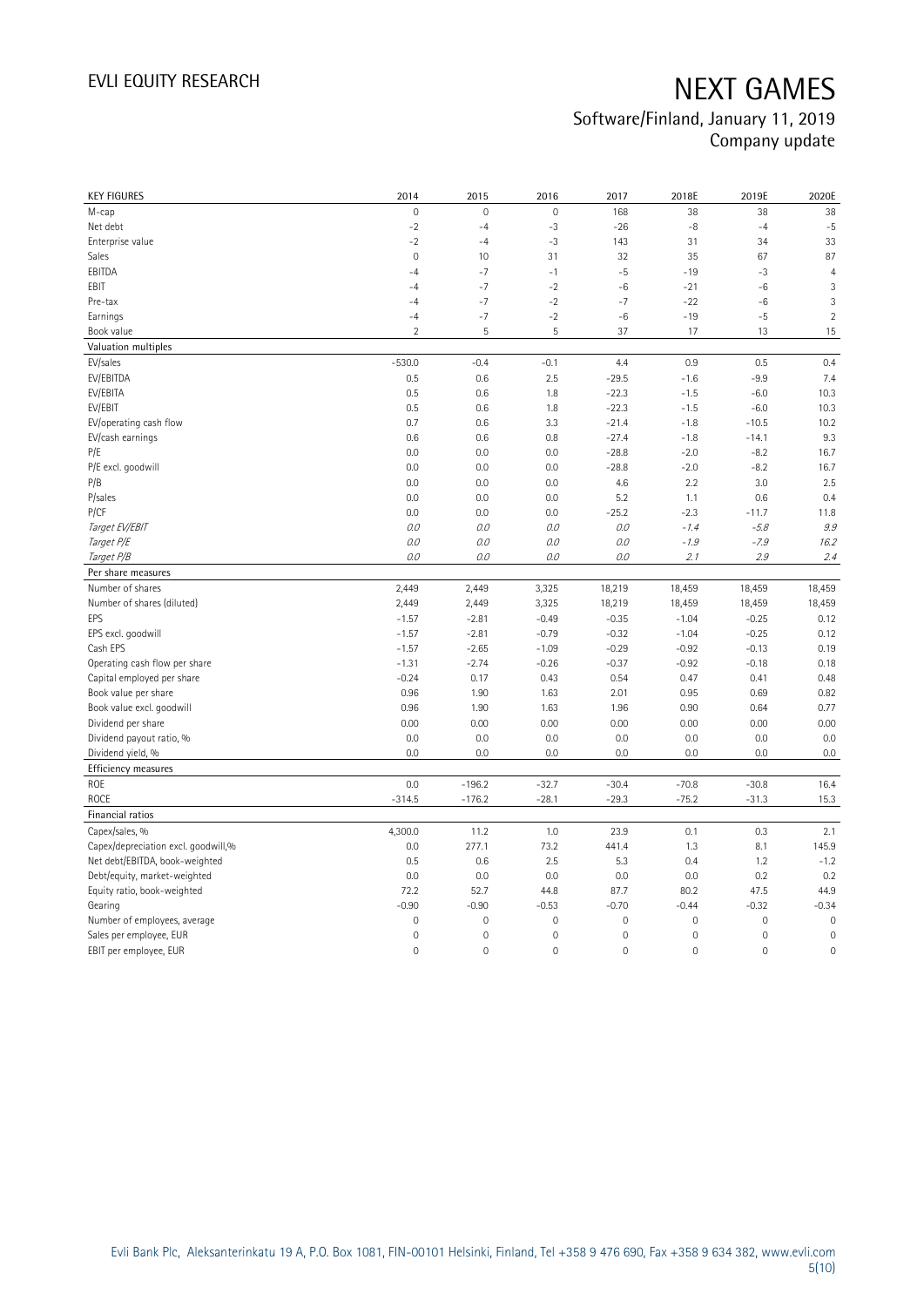## EVLI EQUITY RESEARCH NEXT GAMES Software/Finland, January 11, 2019 Company update

COMPANY DESCRIPTION: Next Games Oyj is a Finland-based developer and publisher of licensed mobile games. The Company develops games in cooperation with the license owners of the entertainment products, for instance a television series. Its current flagship game is The Walking Dead: No Man's Land and has four new games under development.

### INVESTMENT CASE:

| <b>OWNERSHIP STRUCTURE</b>                 | <b>SHARES</b> | <b>EURm</b> | 0/0     |
|--------------------------------------------|---------------|-------------|---------|
| Ovaskainen Jari Juhani Rainer              | 3,093,110     | 6.403       | 16.8%   |
| IDG Ventures USA III, L.P.                 | 1,188,306     | 2.460       | 6.4%    |
| Hiitola Kalle Johannes                     | 942,896       | 1.952       | $5.1\%$ |
| Achrén Joakim Tomas Johan                  | 940,818       | 1.947       | 5.1%    |
| Achrén Mikael Jan Kennet                   | 928,295       | 1.922       | 5.0%    |
| Jumisko Jaakko Ensio                       | 924,746       | 1.914       | 5.0%    |
| Ilmarinen Mutual Pension Insurance Company | 507,520       | 1.051       | 2.7%    |
| Varma Mutual Pension Insurance Company     | 380,000       | 0.787       | $2.1\%$ |
| Nuard Ventures Oy                          | 364,000       | 0.753       | 2.0%    |
| Vaah Holdings Oy                           | 266,720       | 0.552       | 1.4%    |
| Ten largest                                | 9,536,411     | 19.740      | 52%     |
| Residual                                   | 8,923,003     | 18.471      | 48%     |
| Total                                      | 18,459,414    | 38.211      | 100%    |

| <b>EARNINGS CALENDAR</b> |                                   |  |
|--------------------------|-----------------------------------|--|
| February 15, 2019        | FY 2018 Results                   |  |
|                          |                                   |  |
|                          |                                   |  |
|                          |                                   |  |
| OTHER EVENTS             |                                   |  |
| May 17, 2018             | AGM                               |  |
|                          |                                   |  |
| COMPANY MISCELLANEOUS    |                                   |  |
| CEO: Teemu Huuhtanen     | Kansakoulukatu 10, 00100 Helsinki |  |
| CFO: Annina Salvén       | Tel:                              |  |

IR:

Evli Bank Plc, Aleksanterinkatu 19 A, P.O. Box 1081, FIN-00101 Helsinki, Finland, Tel +358 9 476 690, Fax +358 9 634 382, [www.evli.com](http://www.evli.com/) 6(10)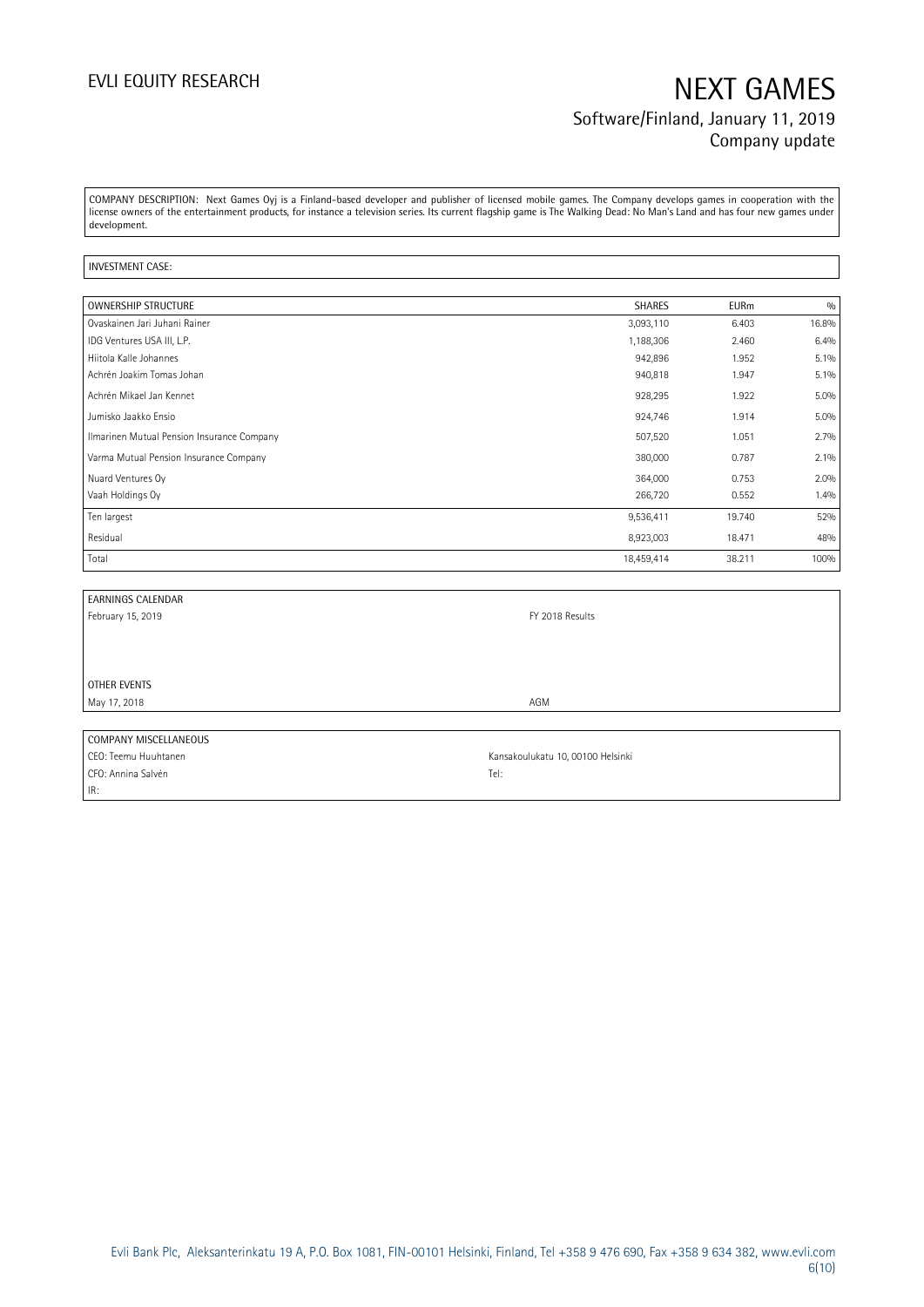## Software/Finland, January 11, 2019 Company update

### DEFINITIONS

| P/E                                                                              | EPS                                                                              |
|----------------------------------------------------------------------------------|----------------------------------------------------------------------------------|
|                                                                                  |                                                                                  |
| Price per share                                                                  | Profit before extraordinary items and taxes                                      |
| Earnings per share                                                               | $-$ income taxes + minority interest                                             |
|                                                                                  | Number of shares                                                                 |
| P/Sales                                                                          | <b>DPS</b>                                                                       |
| Market cap                                                                       | Dividend for the financial period per share                                      |
|                                                                                  |                                                                                  |
| Sales                                                                            |                                                                                  |
| P/BV                                                                             | <b>CEPS</b>                                                                      |
| Price per share                                                                  | Gross cash flow from operations                                                  |
| Shareholders' equity + taxed provisionsper share                                 | Number of shares                                                                 |
|                                                                                  |                                                                                  |
| P/CF                                                                             | EV/Share                                                                         |
| Price per share                                                                  | Enterprise value                                                                 |
| Operating cash flow per share                                                    | Number of shares                                                                 |
|                                                                                  |                                                                                  |
| EV (Enterprise value)                                                            | Sales/Share                                                                      |
| Market cap + net debt + minority interest at market value                        | Sales                                                                            |
| - share of associated companies at market value                                  | Number of shares                                                                 |
|                                                                                  |                                                                                  |
| Net debt<br>Interest bearing debt - financial assets                             | EBITDA/Share                                                                     |
|                                                                                  | Earnings before interest, tax, depreciation and amortisation<br>Number of shares |
|                                                                                  |                                                                                  |
| EV/Sales                                                                         | EBIT/Share                                                                       |
| Enterprise value                                                                 | Operating profit                                                                 |
| <b>Sales</b>                                                                     | Number of shares                                                                 |
|                                                                                  |                                                                                  |
| EV/EBITDA                                                                        | EAFI/Share                                                                       |
| Enterprise value                                                                 | Pretax profit                                                                    |
| Earnings before interest, tax, depreciation and amortisation                     | Number of shares                                                                 |
| EV/EBIT                                                                          | Capital employed/Share                                                           |
| Enterprise value                                                                 | Total assets - non interest bearing debt                                         |
| Operating profit                                                                 | Number of shares                                                                 |
|                                                                                  |                                                                                  |
| Div yield, %                                                                     | Total assets                                                                     |
| Dividend per share                                                               | Balance sheet total                                                              |
| Price per share                                                                  |                                                                                  |
|                                                                                  |                                                                                  |
| Payout ratio, %                                                                  | Interest coverage (x)                                                            |
| <b>Total dividends</b>                                                           | Operating profit                                                                 |
| Earnings before extraordinary items and taxes - income taxes + minority interest | Financial items                                                                  |
|                                                                                  |                                                                                  |
| Net cash/Share                                                                   | Asset turnover (x)                                                               |
| Financial assets $-$ interest bearing debt                                       | Turnover                                                                         |
| Number of shares                                                                 | Balance sheet total (average)                                                    |
| ROA, %                                                                           | Debt/Equity, %                                                                   |
| Operating profit + financial income + extraordinary items                        | Interest bearing debt                                                            |
| Balance sheet total - interest free short term debt                              | Shareholders' equity + minority interest + taxed provisions                      |
| - long term advances received and accounts payable (average)                     |                                                                                  |
|                                                                                  |                                                                                  |
| ROCE, %                                                                          | Equity ratio, %                                                                  |
| Profit before extraordinary items + interest expenses + other financial costs    | Shareholders' equity + minority interest + taxed provisions                      |
| Balance sheet total - noninterest bearing debt (average)                         | Total assets - interest free loans                                               |
|                                                                                  |                                                                                  |
| ROE, %                                                                           | CAGR, %                                                                          |
| Profit before extraordinary items and taxes - income taxes                       | Cumulative annual growthrate $=$ Average growthper year                          |
| Shareholders' equity + minority interest + taxed provisions (average)            |                                                                                  |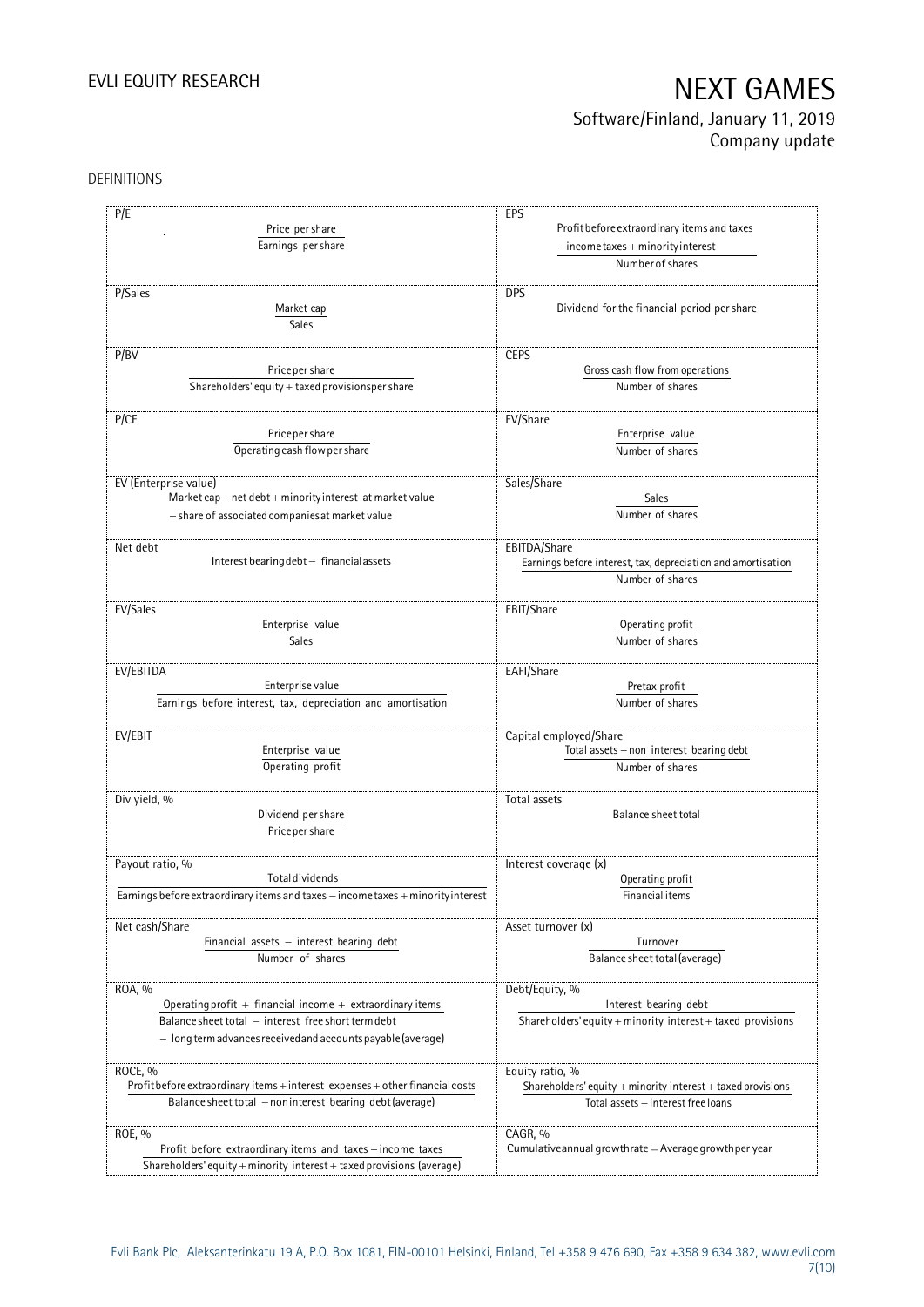## EVLI EQUITY RESEARCH NEXT GAMES Software/Finland, January 11, 2019

# Company update

### Important Disclosures

|     | Evli Research Partners Plc ("ERP") uses 12-month target prices. Target prices are defined by utilizing analytical techniques based on financial theory<br>including (but not limited to) discounted cash flow analysis and comparative valuation. The selection of valuation methods depends on different<br>circumstances. Target prices may be altered on the basis of new information coming to light in the underlying company or changes in interest rates,<br>changes in foreign exchange rates, other securities prices or market indices or outlook for the aforementioned factors or other factors that may change the<br>conditions of financial markets. Recommendations and changes by analysts are available at<br>https://research.evli.com/JasperAllModels.action?authParam=key;461&tauthParam=x;G3rNaqWrtf7K&tauthType=3<br>Detailed information about the valuation or methodology and the underlying assumptions is accessible via ERP:<br>http://research.evli.com<br>Investment recommendations are defined as follows: |                           |     |  |  |
|-----|---------------------------------------------------------------------------------------------------------------------------------------------------------------------------------------------------------------------------------------------------------------------------------------------------------------------------------------------------------------------------------------------------------------------------------------------------------------------------------------------------------------------------------------------------------------------------------------------------------------------------------------------------------------------------------------------------------------------------------------------------------------------------------------------------------------------------------------------------------------------------------------------------------------------------------------------------------------------------------------------------------------------------------------------|---------------------------|-----|--|--|
|     | Target price compared to share price                                                                                                                                                                                                                                                                                                                                                                                                                                                                                                                                                                                                                                                                                                                                                                                                                                                                                                                                                                                                        | Recommendation            |     |  |  |
|     | $< -10\%$                                                                                                                                                                                                                                                                                                                                                                                                                                                                                                                                                                                                                                                                                                                                                                                                                                                                                                                                                                                                                                   | <b>SFII</b>               |     |  |  |
|     | $-10 - (+10)$ %<br>$> 10\%$                                                                                                                                                                                                                                                                                                                                                                                                                                                                                                                                                                                                                                                                                                                                                                                                                                                                                                                                                                                                                 | <b>HOLD</b><br><b>BUY</b> |     |  |  |
|     | ERP's investment recommendation of the analyzed company is in general updated $2 - 4$ per year.                                                                                                                                                                                                                                                                                                                                                                                                                                                                                                                                                                                                                                                                                                                                                                                                                                                                                                                                             |                           |     |  |  |
|     |                                                                                                                                                                                                                                                                                                                                                                                                                                                                                                                                                                                                                                                                                                                                                                                                                                                                                                                                                                                                                                             |                           |     |  |  |
| 60% |                                                                                                                                                                                                                                                                                                                                                                                                                                                                                                                                                                                                                                                                                                                                                                                                                                                                                                                                                                                                                                             |                           | 56% |  |  |
|     |                                                                                                                                                                                                                                                                                                                                                                                                                                                                                                                                                                                                                                                                                                                                                                                                                                                                                                                                                                                                                                             |                           |     |  |  |
| 50% |                                                                                                                                                                                                                                                                                                                                                                                                                                                                                                                                                                                                                                                                                                                                                                                                                                                                                                                                                                                                                                             |                           |     |  |  |
|     |                                                                                                                                                                                                                                                                                                                                                                                                                                                                                                                                                                                                                                                                                                                                                                                                                                                                                                                                                                                                                                             |                           |     |  |  |
| 40% |                                                                                                                                                                                                                                                                                                                                                                                                                                                                                                                                                                                                                                                                                                                                                                                                                                                                                                                                                                                                                                             |                           |     |  |  |
|     |                                                                                                                                                                                                                                                                                                                                                                                                                                                                                                                                                                                                                                                                                                                                                                                                                                                                                                                                                                                                                                             | 33%                       |     |  |  |
| 30% |                                                                                                                                                                                                                                                                                                                                                                                                                                                                                                                                                                                                                                                                                                                                                                                                                                                                                                                                                                                                                                             |                           |     |  |  |
|     |                                                                                                                                                                                                                                                                                                                                                                                                                                                                                                                                                                                                                                                                                                                                                                                                                                                                                                                                                                                                                                             |                           |     |  |  |
| 20% |                                                                                                                                                                                                                                                                                                                                                                                                                                                                                                                                                                                                                                                                                                                                                                                                                                                                                                                                                                                                                                             |                           |     |  |  |
|     | 10%                                                                                                                                                                                                                                                                                                                                                                                                                                                                                                                                                                                                                                                                                                                                                                                                                                                                                                                                                                                                                                         |                           |     |  |  |
| 10% |                                                                                                                                                                                                                                                                                                                                                                                                                                                                                                                                                                                                                                                                                                                                                                                                                                                                                                                                                                                                                                             |                           |     |  |  |
|     |                                                                                                                                                                                                                                                                                                                                                                                                                                                                                                                                                                                                                                                                                                                                                                                                                                                                                                                                                                                                                                             |                           |     |  |  |
| 0%  |                                                                                                                                                                                                                                                                                                                                                                                                                                                                                                                                                                                                                                                                                                                                                                                                                                                                                                                                                                                                                                             |                           |     |  |  |
|     | Sell                                                                                                                                                                                                                                                                                                                                                                                                                                                                                                                                                                                                                                                                                                                                                                                                                                                                                                                                                                                                                                        | Hold                      | Buy |  |  |
|     | The graph above shows the distribution of ERP's recommendations of companies under coverage in 16th of April 2018. If recommendation is not given, it is<br>not mentioned here                                                                                                                                                                                                                                                                                                                                                                                                                                                                                                                                                                                                                                                                                                                                                                                                                                                              |                           |     |  |  |

### Name(s) of the analyst(s): Salokivi

This research report has been prepared by Evli Research Partners Plc ("ERP" or "Evli Research"). ERP is a subsidiary of Evli Bank Plc. Production of the investment recommendation has been concluded on 11.1.2019, 8:45. This report has been published on 11.1.2019, 9:00.

None of the analysts contributing to this report, persons under their guardianship or corporations under their control have a position in the shares of the company or related securities.

The date and time for any price of financial instruments mentioned in the recommendation refer to the previous trading day's closing price(s) unless otherwise stated in the report.

Each analyst responsible for the content of this report assures that the expressed views accurately reflect the personal views of each analyst on the covered companies and securities. Each analyst assures that (s)he has not been, nor are or will be, receiving direct or indirect compensation related to the specific recommendations or views contained in this report.

Companies in the Evli Group, affiliates or staff of companies in the Evli Group, may perform services for, solicit business from, hold long or short positions in, or otherwise be interested in the investments (including derivatives) of any company mentioned in the publication or report.

Neither ERP nor any company within the Evli Group have managed or co-managed a public offering of the company's securities during the last 12 months prior to, received compensation for investment banking services from the company during the last 12 months prior to the publication of the research report.

ERP may pursue an assignment from the issuer(s) of the financial instruments mentioned in the recommendation or this report. These assignments may have a limited economic or financial impact on ERP and/or Evli. Under such assignments ERP may perform services including, but not limited to, arranging investor meetings or –events, investor relations communication advisory and production of research material.

ERP has signed an agreement with the issuer of the financial instruments mentioned in the recommendation, which includes production of research reports. This assignment has a limited economic and financial impact on ERP and/or Evli. Under the assignment ERP performs services including, but not limited to, arranging investor meetings or –events, investor relations communication advisory and production of research material.

ERP or another company within the Evli Group does not have an agreement with the company to perform market making services.

For the prevention and avoidance of conflicts of interests with respect to this report, there is an information barrier (Chinese wall) between Investment Research and Corporate Finance units concerning unpublished investment banking services to the company. The remuneration of the analyst(s) is not tied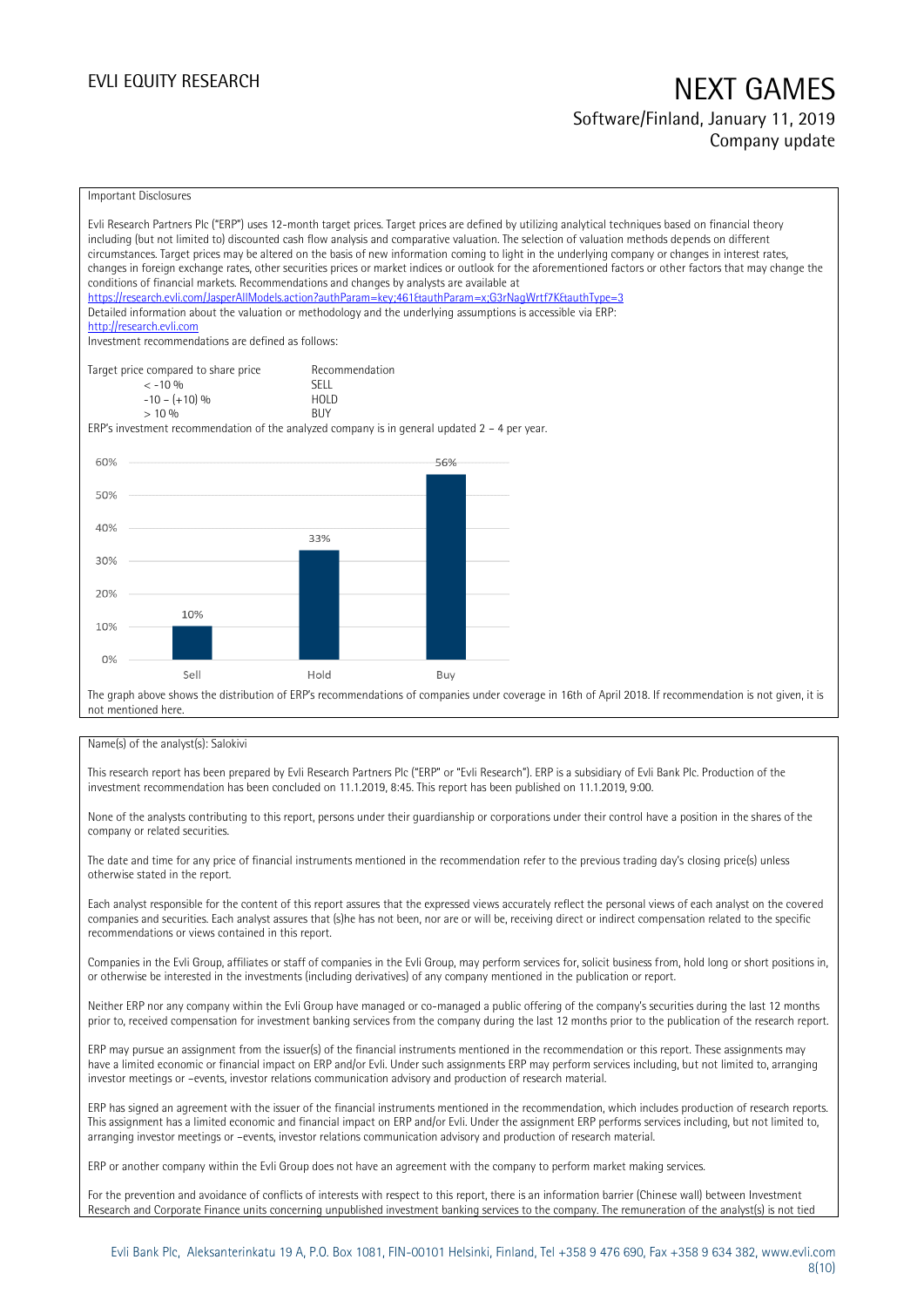## EVLI EQUITY RESEARCH NEXT GAMES Software/Finland, January 11, 2019 Company update

directly or indirectly to investment banking transactions performed by Evli Bank Plc or any company within Evli Group.

This report has not been disclosed to the company prior to its dissemination.

This report is provided and intended for informational purposes only and may not be used or considered under any circumstances as an offer to sell or buy any securities or as advice to trade any securities.

This report is based on sources ERP considers to be correct and reliable. The sources include information providers Reuters and Bloomberg, stock-exchange releases from the companies and other company news, Statistics Finland and articles in newspapers and magazines. However, ERP does not guarantee the materialization, correctness, accuracy or completeness of the information, opinions, estimates or forecasts expressed or implied in the report. In addition, circumstantial changes may have an influence on opinions and estimates presented in this report. The opinions and estimates presented are valid at the moment of their publication and they can be changed without a separate announcement. Neither ERP nor any company within the Evli Group are responsible for amending, correcting or updating any information, opinions or estimates contained in this report. Neither ERP nor any company within the Evli Group will compensate any direct or consequential loss caused by or derived from the use of the information represented in this publication.

All information published in this report is for the original recipient's private and internal use only. ERP reserves all rights to the report. No part of this publication may be reproduced or transmitted in any form or by any means, electronic, mechanical, photocopying, recording or otherwise, or stored in any retrieval system of any nature, without the written permission of ERP.

This report or its copy may not be published or distributed in Australia, Canada, Hong Kong, Japan, New Zealand, Singapore or South Africa. The publication or distribution of this report in certain other jurisdictions may also be restricted by law. Persons into whose possession this report comes are required to inform themselves about and to observe any such restrictions.

Evli Bank Plc is not registered as a broker-dealer with the U. S. Securities and Exchange Commission ("SEC"), and it and its analysts are not subject to SEC rules on securities analysts' certification as to the currency of their views reflected in the research report. Evli Bank is not a member of the Financial Industry Regulatory Authority ("FINRA"). It and its securities analysts are not subject to FINRA's rules on Communications with the Public and Research Analysts and Research Reports and the attendant requirements for fairness, balance and disclosure of potential conflicts of interest. This research report is only being offered in U.S. by Auerbach Grayson & Company, LLC (Auerbach Grayson) to Major U.S. Institutional Investors and is not available to, and should not be used by, any U.S. person or entity that is not a Major U.S. Institutional Investor. Auerbach Grayson is a broker-dealer registered with the U.S. Securities and Exchange Commission and is a member of the FINRA. U.S. entities seeking more information about any of the issuers or securities discussed in this report should contact Auerbach Grayson. The securities of non-U.S. issuers may not be registered with or subject to SEC reporting and other requirements.

ERP is not a supervised entity but its parent company Evli Bank Plc is supervised by the Finnish Financial Supervision Authority.